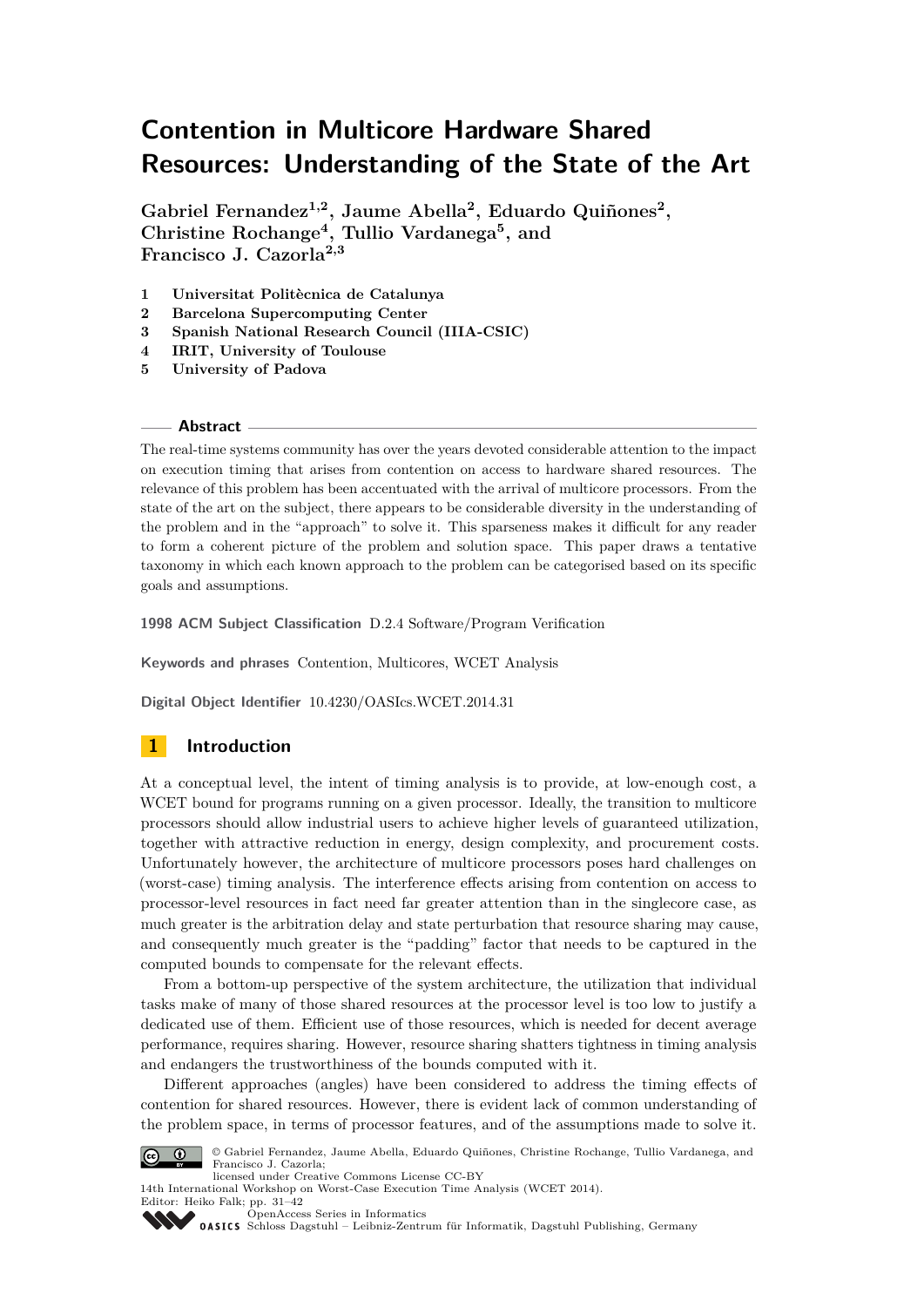**Contribution.** This paper aims to contribute to the community understanding of how bounds can be computed for the execution time of software programs running on processors with shared hardware resources. Special attention is given to capturing the assumptions made by each considered technique, as a way to gage the applicability of its results. The authors' intent is to capture the principal angles of attack to the problem, as they emerge from the state of the art, flag-shipped by specifically representative strands of work, without necessarily achieving exhaustive coverage of the literature. In the authors' opinion, whereas the number of works on multicore resource contention is vast and growing, the community lacks a common understanding of the big picture, which would be needed to determine which new techniques are needed to best address the problem from the perspective of benefiting application.

# <span id="page-1-1"></span>**2 A tentative taxonomy of state-of-the-art techniques to analyse the timing impact of resource contention**

Under the umbrella term of resource contention, we capture the various forms of timing interference that software programs suffer owing to access to shared hardware resources. Notably, our analysis does not cover the contention on access to software resources. Furthermore, contentions arising from parallel execution of a software program fall outside of our analysis and are recognized in Section [4](#page-8-0) as an important emerging ramification of the problem.

The challenge of contention in multicore processors has been addressed with various approaches. This paper classifies them in four broad categories, dependent on where they seem to direct their focus: (1) on system considerations, which address the contention problem top down, from the software perspective; (2) on WCET considerations, which take the opposite view, studying how contention phenomena affect the timing behaviour of the software; (3) on architecture considerations, which devise processor features and arbitration policies that help achieve composable timing behaviour; and on (4) Commercial Off-The-Shelf (COTS) considerations, which propose processor-specific ways to deal with processor-specific contention and arbitration features. We discuss the approaches in each category in isolation and we break them down into subgroups where appropriate.

#### <span id="page-1-0"></span>**2.1 System-centric techniques**

System-centric techniques take a top-down approach to the problem. Those techniques take an off-chip, hence coarse-grained, perspective. Off-chip resources have longer latency and also a higher degree of visibility from the software standpoint than on-chip resources. For instance, at software level one can easily tell where a set of addresses is mapped to memory, but it is (much) harder to determine which data item is (or is not) in cache at a given time. In fact, the cache impact has characteristics that can be captured, from different angles and with different precision, with techniques that we classify in different categories of our taxonomy (system-centric and WCET-centric). Besides this cross-boundary overlap, the techniques in this category predominantly focus on off-chip resources.

We single out three angles worthy of specific discussion: timing analysis frameworks; access scheduling and allocation; and works on COTS architectures.

#### **2.1.1 Timing analysis frameworks**

In general, these techniques assume that on-chip shared resources (e.g. core-to-cache bus, caches, etc) are replicated or partitioned across cores, so that software programs allocated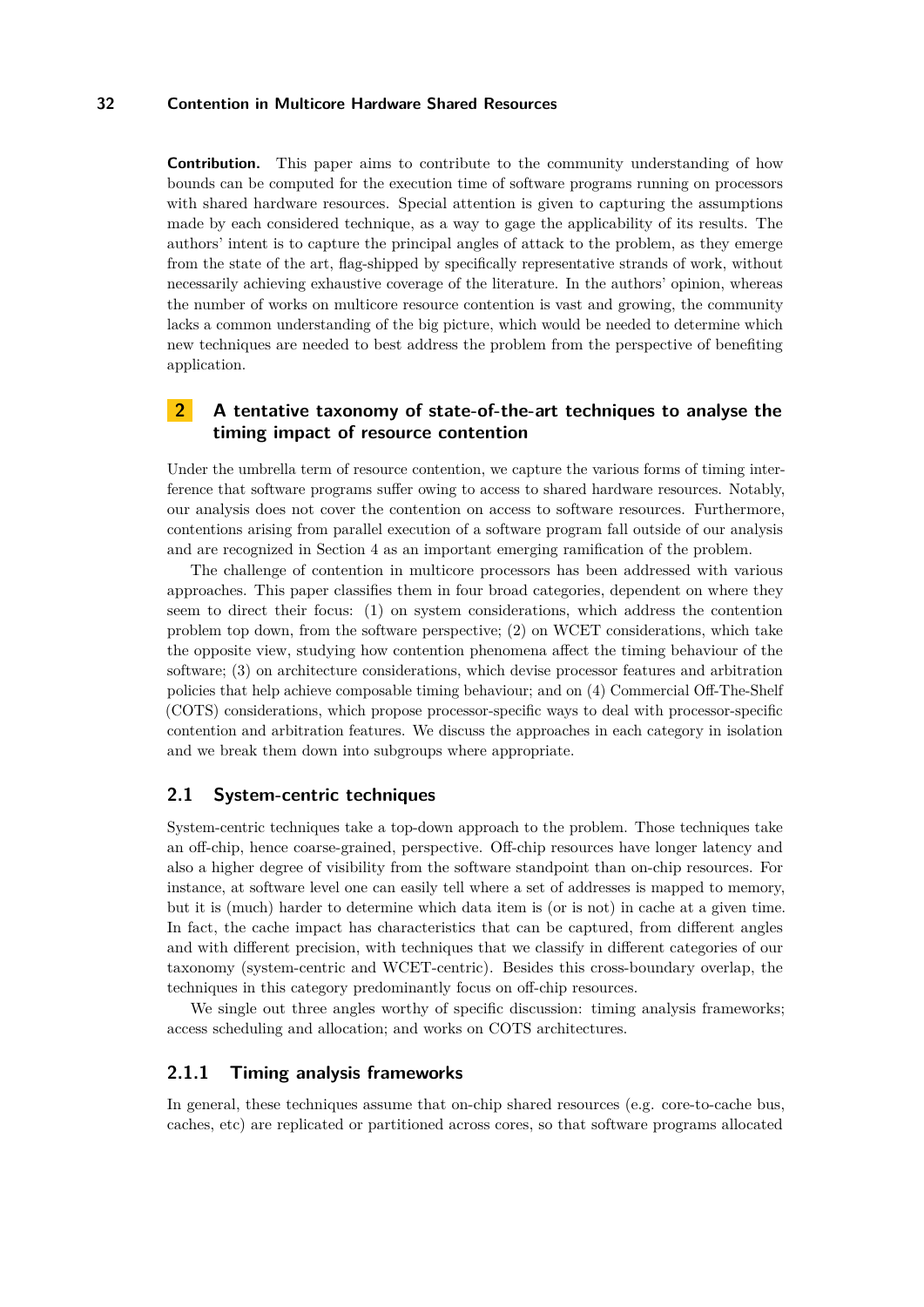to a core suffer no contention on access to on-chip resources. These techniques also assume that analysis frameworks model off-chip shared resources in isolation and provide worst-case access timing bounds for them. The impact of contention is only considered for the off-chip resources and it is captured compositionally<sup>[1](#page-2-0)</sup>, when the WCET of the software program, determined assuming no contention, is increased by delay factors that consider the sources of off-chip contention in the presence of co-runners.

The shared resources considered in this class of approaches are assumed to process one request at a time. It is also assumed that the corresponding services cannot be pre-empted (or split or segmented). It is further assumed that the requests are synchronous so that the requesting task is stalled while the access request is served. In reality, some requests are asynchronous not blocking the calling task execution. The analysis focuses on individual tasks, whose program units are logically divided into blocks for which maximum and minimum access bounds and execution time bounds are derived.

For approaches in this class, the access to the shared resource is assumed to be arbitrated by either a TDMA bus [\[9\]](#page-9-0) or a dynamic arbitration bus [\[29\]](#page-10-0) or else an adaptive bus arbiter [\[10\]](#page-9-1). For TDMA buses, focus is on determining the worst-case alignment of the requests in the TDMA schedule. As the bus schedule is static, co-running tasks do not affect one another's execution time, which makes their execution time composable with respect to the bus. The fact that service is assumed run-to-completion and that requests do not overlap simplifies the problem.

For dynamic arbiters, the workload that a task places on the shared resource affects the access time of the co-running tasks, which breaks time composability. This type of arbiters has generated a research line of their own. Several authors [\[4,](#page-9-2) [29\]](#page-10-0) propose how to derive bounds for the number of accesses per task in a given period of time. The timing analysis for an individual task therefore depends on the request workload generated by the co-runners in that time duration. Interestingly, while the number of accesses that a task generates to the resource can be considered independent of the co-runners as long as caches are partitioned, the task's frequency of access depends on how often the co-runners delay the task's requests. The cited models capture that dependence.

Adaptive arbiters (as in, e.g., FlexRay) exhibit a window with per-requester slot scheduling combined with a window in which requests are dynamically arbitrated; this trait makes them show characteristics that we have seen above as distinctive for static and dynamic arbiters.

The authors of [\[30\]](#page-10-1) provide a useful survey of how time-deterministic approaches to bus arbitration and scheduling for multicore processors can be captured, compositionally, by timing analysis techniques. The cited work also presents benchmark-based empirical evidence of the degradation that TDMA arbitration causes to average-case performance in comparison to other techniques with acceptable characteristics in terms of time determinism.

#### **2.1.2 Task scheduling and allocation**

The state-of-the-art approaches to multicore scheduling and schedulability analysis that match the techniques which fall in this category can be grouped in two sets: those that ignore contention issues at their level and leave it to WCET analysis; and those that consider

<span id="page-2-0"></span>We use the term compositional to signify that some property of an individual part of the system can only be determined on (assumed) knowledge of the constituents of the system. This is in contrast with the term composable, which regards those properties of an individual part that can be determined considering that part in isolation and hold true on composition into the system [\[28\]](#page-10-2).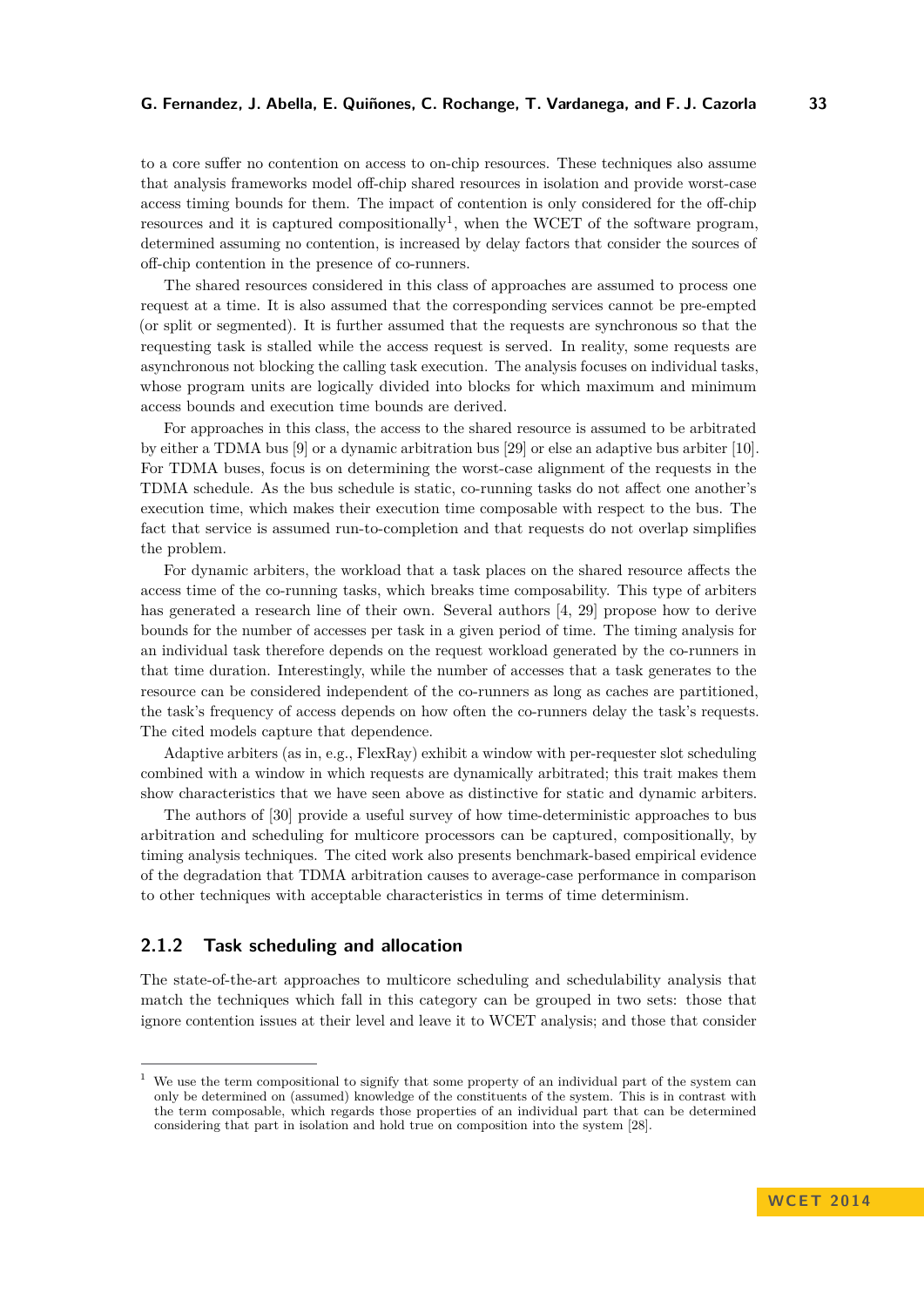it as a factor of influence to task allocation, which is adjusted to attain increased schedulable utilization.

There essentially exist three classes of scheduling algorithms, which differ in the way they assign tasks to cores [\[5\]](#page-9-3). Partitioned and global scheduling fall on the respective extremes of the spectrum: the former statically maps tasks to cores, so that a task can only be scheduled on the core it has been assigned to; the latter allows tasks to migrate jobs from one core to another and does not leave any core idle if there is some work to be done (work conserving), at the expense of possibly costly task (job) migrations. The former risks considerable under-utilization of the processing resources, especially for tasks with medium to high loads. The middle of the spectrum is occupied by clustered or semi-partitioned algorithms, which – with various techniques and for different goals – only allow or cause statically-set groups of tasks to migrate within statically or dynamically determined subsets of cores.

**Contention oblivious.** The principal works on scheduling algorithms and associated schedulability analysis for multicore processors assume that the WCET of all tasks is given in input. Thus, they assume that the WCET bounds may be determined before decisions are made on task mapping to cores and on scheduling at run time. This is tantamount to postulating that the WCET bounds are composable, that is to say, free from variations determined by the presence of contenders in the system. Ironically, the only plausible way in which WCET bounds can actually be made to be composable for use in schedulability analysis for multicore processors is by increasing them compositionally, by a factor determined by given patterns of conflicts that upper bound the actual contention delays suffered at run time. In essence, the approaches of this kind escape the intrinsic (and painful) circularity between the dependence of WCET analysis on knowledge of the contenders and the dependence of schedulability on knowledge of the WCET of the tasks in the system, by inflating the WCET budgets so that they can always be trusted to upper bound the actual costs.

**Contention aware.** Techniques such as [\[32,](#page-10-3) [12\]](#page-9-4) focus on the shared last-level cache as one of the main resources in which contention occurs. The cited works benefit from hardware proposals that split the cache into different ways or allocate program data into different pages (colors) so that each task is limited to use a subset of the sets in cache, thereby reducing conflicts.

These works often assume partitioned scheduling for software programs, so that conflicts can be determined in a less pessimistic way, and focus their attention on devising cache-aware allocation algorithms that consider the mapping of tasks to cores determined by partitioning. Some of the works focus on how to assign colors (i.e. set partitions) to the tasks. It is also the case that works in this class do not address the contention occurring in other shared resources like the memory.

Other works [\[23\]](#page-10-4) build on hardware proposals that control the interaction in several hardware resources (e.g. on-chip bus, cache and memory controller) in addition to the cache. These proposals also consider task allocation and scheduling.

#### **2.2 WCET-centric techniques**

WCET-centric techniques determine the impact of contention in the access to shared resources as part of WCET analysis. For multicore architectures, shared resources include cache memories, buses and memory controllers, but some approaches have also been designed to support intra-core resource sharing (e.g., pipeline and functional units in multithreaded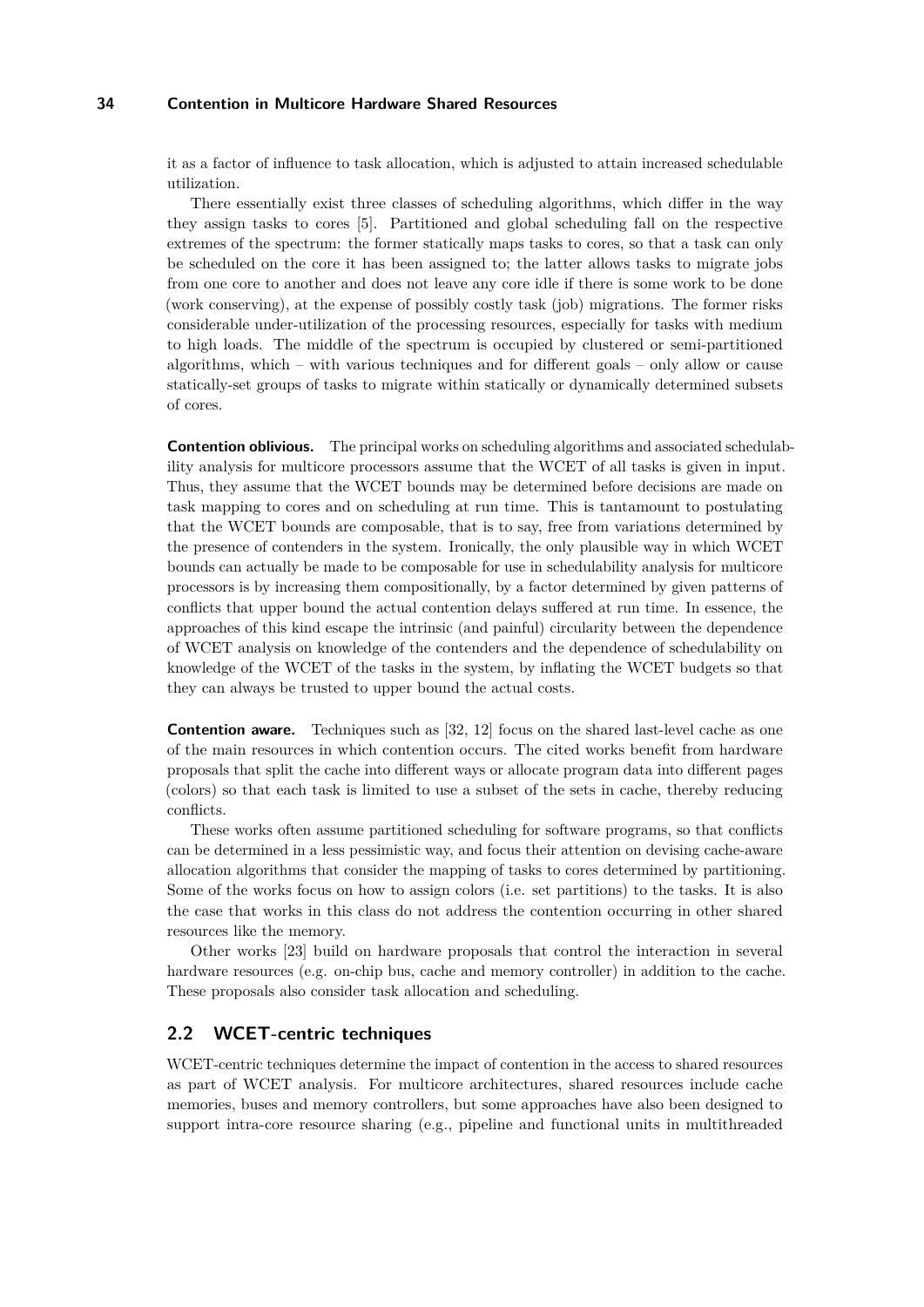cores [\[3\]](#page-9-5)). The objective of WCET-centric techniques is to derive safe stall times that can be accounted for at instruction-level timing analysis. We distinguish between the approaches that consider all the competing threads/tasks together to exhibit the possible interleavings of their respective accesses to the shared resource, from those that exploit a static allocation of slots among cores. In the latter category, some contributions include WCET-based strategies to optimize the mapping/scheduling of threads/tasks to cores to optimize the global WCET and/or to improve schedulability.

#### **2.2.1 Joint analysis of concurrent tasks/threads**

One way to identify how contention may impact the WCET of a task is to combine the analyses of concurrent tasks to identify where they can interfere. Two kinds of interference are considered here: spatial (tasks share storage, e.g. a cache) and temporal (tasks share bandwidth, e.g. a bus). Both incur additional delays.

Techniques that address spatial contention start by perform individual tasks analyses, then determine how contention affects their results. More precisely, they determine which cache lines used by one task might be replaced by another task in a shared L2 instruction [\[14\]](#page-9-6)[\[33\]](#page-10-5) or data [\[11\]](#page-9-7) cache. The analysis of contention does not account for the exact respective timings of tasks (then could be valid for any schedule, provided all possible concurrent tasks are known at analysis time). However, [\[33\]](#page-10-5) improves the accuracy of the analysis by considering constraints on task scheduling (non-preemptive, priority-based, with task inter-dependencies), which allows bounding tasks lifetimes and limits the opportunities for contention.

To account for temporal conflicts and derive instruction timings, possible interleavings of (statically-scheduled) threads must be explored. Several approaches use timed automata to represent both the tasks and the state-based behaviour of hardware components. All these automata are combined and model checking techniques are used to determine the WCET though a binary search process. [\[6\]](#page-9-8) focuses on the shared L2 cache with fixed cache miss latency. A shared bus with First-Come-First-Served (FCFS) or TDMA arbitration is analysed in [\[19\]](#page-10-6). The weakness of these approaches is in the huge number of states to be handled.

# **2.2.2 Independent analysis of tasks/threads**

Some techniques leverage the deterministic guarantees offered by the underlying hardware on access to a shared resource. Thanks to such guarantees, they can analyse the WCET of one task/thread independently of the concurrent workload.

The impact of arbitration delays on a TDMA bus with uniform slot size is explored in [\[31\]](#page-10-7). The cited work presents an approach to evaluate the misalignment of accesses with TDMA slots (TDMA offsets). A TDMA-composable system is assumed: arbitration delays neither impact instructions that do not access the bus nor the bus access time (except for the arbitration delay).

Some of the hardware solutions to enforce access guarantees do not offer equal opportunities to all threads. Cache partitioning techniques may allocate partitions with different sizes [\[23\]](#page-10-4). Bus arbiter may grant a different number of slots to each core, as in [\[18\]](#page-10-8) or [\[26\]](#page-10-9). Those techniques use these mechanisms to increase the performance achievable by combined task-to-core allocation and scheduling decisions, especially in the case of unbalanced workloads (with variable demand levels to the shared resource). Performance benefits are obtained as a result of reducing the WCET bound predictions for the affected tasks. As we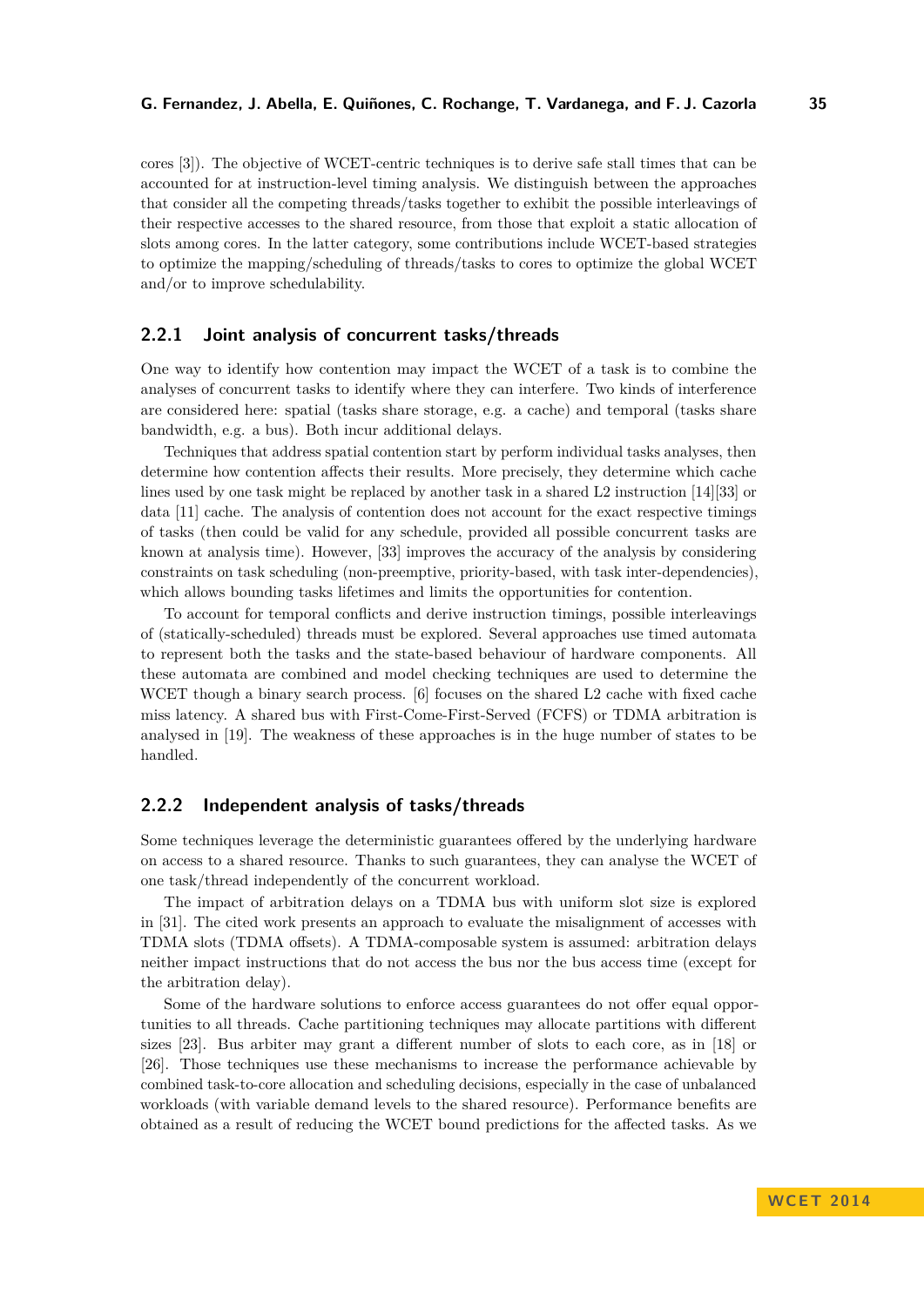noted in Section [2.1,](#page-1-0) our taxonomy is not clear-cut enough to place some of these techniques uniquely in one class, as they might arguably also belong to the system-centric group.

#### **2.3 Architecture-centric techniques**

Several hardware design paradigms have been proposed to deal with the inter-task interference caused by contention for shared hardware resources. Four topical approaches can be singled out in this group: the time-triggered architecture [\[36\]](#page-10-10); PRET [\[37\]](#page-10-11); CompSOC [\[8\]](#page-9-9); and MERASA [\[38\]](#page-10-12).

One of the differentiating elements for these approaches is whether they achieve composability at the level of the WCET bounds that they allow computing or at higher levels of abstraction. The objective of the former solution is to support determining WCET bounds for individual tasks in isolation, independently of the activity of their co-runners. When that is guaranteed, the execution time of a task may well suffer variations caused by contention effects caused by some of its co-runners, but its WCET estimate stays valid. With the latter type of solutions, composability is achieved by regulatory mechanisms operating at run time, and thus with effect on the task execution time. Those regulatory mechanisms ensure that the activity of the co-runners cannot affect the response time of the hardware shared resources. This form of composability may place more requirements on the processor hardware than the former approach. In general it requires that the access time to a hardware shared resource stays always the same irrespective of the actual load of the system. To that end, a resource that might respond ahead of time is stalled until the agreed latency for the request is reached.

From another angle, it is worth noting that a trade off arises as a consequence of the observation that the pursuit of time composability always comes at the cost of some (overprovisioning) pessimism. The effect of this (static) over-provisioning allows tightening the WCET bounds, because they eradicate sources of variations, but at the cost of renouncing the true meaning of time composability (as independence from the presence of contenders), which is central to the incremental verification needs of integrated architectures such as Integrated Modular Avionics (IMA).

Somewhat orthogonal to the discussion above, the focus of several proposals is to upper bound the access time to hardware shared resources, either indirectly, by guaranteeing pre-determined bandwidth on access to the resource, or directly by ensuring bounds on the access time (comprised of the wait time preceding access upon request, and the actual service time).

The techniques of interest from this angle vary for *stateless* and *stateful* resources. Stateless resources have an access time that is not or only very modestly dependent on execution history. A single-cycle latency bus is a typifying example of resources of this kind. If the bus had a two-cycle latency, then the service time of a request might depend on whether the preceding request was sent the cycle before the current one gets ready. Caches are a difficult exemplar of stateful resources. This is because the state-dependent effect builds up with history of execution, which causes analysis to have to keep track of the full history of access. Truncated information requires conservative assumptions to be made. This difficulty explains why the typical solution proposed for caches consists in splitting its space in small areas assigned to individual tasks, so that history becomes much smaller (and free of conflicts with co-runners) and thus easier to trace. This can be done dividing the cache into different banks or different ways [\[22\]](#page-10-13).

The most prominent stateless resources on which the real-time community has focused are network-on-chip (NoC) and memory controllers. For the interconnection network, proposals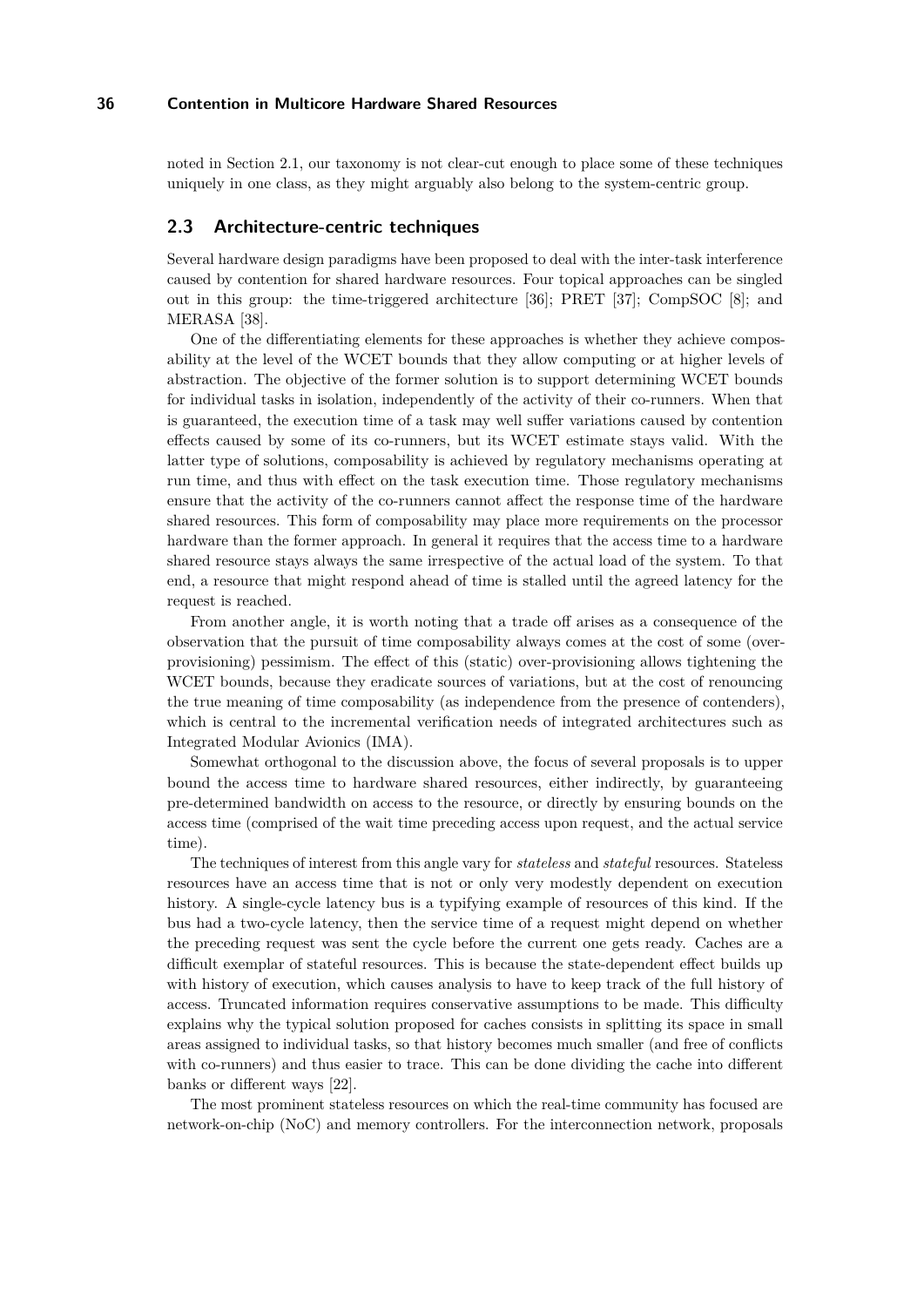exist which range from from simple buses [\[35\]](#page-10-14) or rings [\[20\]](#page-10-15) to more complex solutions such as those described in [\[41\]](#page-11-1). All share the goal to provide some type of bound to the longest time a request has to wait to get access to the resource. For the memory controller, proposals with the same goal exist [\[1,](#page-9-10) [21\]](#page-10-16), though the actual solutions are more complex since the state retention is higher.

### **2.4 COTS-based techniques**

The goal of several works focusing on real hardware is to analyse how amenable a given multicore design is for real-time analysis. To that end authors analyse different shared resources as well as their impact on execution time. For many resources the manuals of the processor under analysis rarely provide all the required information to analytically derive those bounds. As a result, the way in which the authors derive bounds is different from previous approaches and it is based on experimentation on the specific architectures under analysis [\[25,](#page-10-17) [39,](#page-10-18) [17\]](#page-10-19). These works include analysis of the FreeScale P4080 and some FPGA versions of the Aeroflex Gaisler LEON4.

Another set of works is carried out at an analysis level providing understanding of the timing behaviour of hardware shared resources and the challenges they bring to timing analysability [\[13,](#page-9-11) [27,](#page-10-20) [42\]](#page-11-2). Finally, some of the works on software-cache partitioning (page colouring) have been done for processors like the ARM Cortex A9 [\[12\]](#page-9-4).

# **3 Critique**

This section reviews the techniques captured in the taxonomy presented in Section [2](#page-1-1) against multiple criteria including: (1) the presence of overlaps between them; (2) the presence of gaps among them; (3) the realism of their assumptions; (4) the challenges in taking that technique to industrial use; and (5) the relation between the confidence on the bounds determined by timing analysis and the assurance guarantees suitable for the application domain.

Much like the proposed taxonomy, the review discussed here is not meant to be exhaustive. It therefore does not cover all criteria for all techniques. Instead, it only aims at singling out specific problematics that we consider to need particular attention by the prospective user and further study by the research community.

**System-centric techniques.** The principal limitation with this class of techniques stems from their resting on two strong assumptions: that programs can be statically subdivided into (super)blocks for which bounds on resource usage can be derived; and that only one shared resource needs attention, which also does not support split transactions. The former restricts applicability to programs that can be divided into blocks for which maximum and minimum access bounds and execution time bounds can be derived. Further, working at block level may increase pessimism because every block is given a single worst-case cost value, which may be higher than the actual cost in the worst-case traversal of that block as taken by the program. The latter assumption reduces the applicability of the solution against increasingly common hardware.

For dynamic arbiters, the critical factor is in the dependence of their timing analysis on the request workload generated by the co-runners of the program of interest in a given time duration. On the one hand this trait reduces pessimism since the durations in which conflicts on access may occur can be better determined. On the other hand, it breaks time composability and resorts to compositionality. The latter defect may be a serious impediment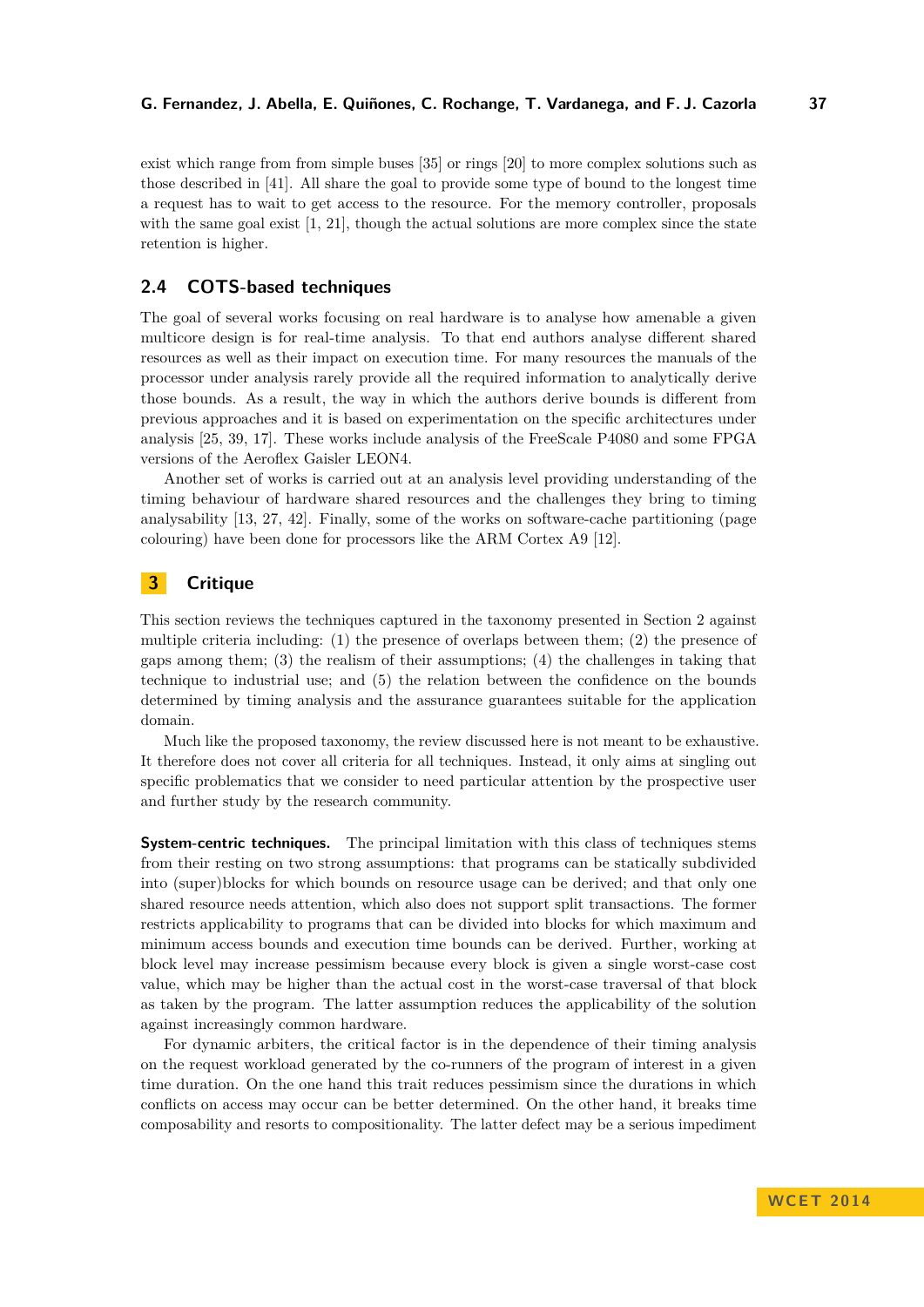to incremental verification, which is a prerequisite to high-criticality domains (e.g., avionics). Budgeting in advance for the co-runners is obviously one countermeasure to that, but at the direct cost of over-provisioning.

**WCET-centric techniques.** The main challenge for this class of techniques arises from having to find tractable ways to analyse increasingly complex hardware. The abstract interpretation approach on which those techniques rely is inherently exposed to the state explosion problem, which is dramatically worsened by the way in which the architecture of modern processors cause the timing behaviour of several resources to exhibit possibly large jitter, extremely sensitive to the history of execution [\[42\]](#page-11-2). This dependence obviously cumulates bottom-up and manifests in very complex ways at software level.

As an example we consider a TDMA bus, whose timing behaviour is easy to model with three main parameters: window size, number of contenders, and slot size per contender. Interestingly, the state space for even such a simple model is already not negligible: when the exact time of an access request cannot be determined in fact, a conservative assumption must be made on when access will be granted (which inflates pessimism) or multiple candidate access times are considered, which causes multiple states to be contemplated upward in the analysis. As more complex NoC architectures are adopted by modern multiprocessors, more parameters will be needed to model the sources of contention, with inordinate increase in the complexity and cost of the analysis tools.

**Architecture-centric techniques.** A recurrent question on the viability of the techniques in this class is whether the hardware design that they propose in the intent to favour time analysability, will ever reach the market. This is a question of economics that equally applies to all research domains that propose new hardware architectures. However, it is especially important to the real-time systems domain, which holds a tiny niche of the market size, in comparison to consumer products, without sufficient critical mass to swing the prevailing design criteria from optimized for the average case to well-behaved in the worst case.

This is a long-known challenge for the real-time systems community. Fortunately, perseverance and authority have shown able to win some battles, so that some of the proposed designs (e.g., cache partitioning) are indeed retained in real processors. Our view here is that the changes proposed for the bus and the memory controller are simple enough so that they can be implemented in production with moderate effort and cost, for tangible benefits on timing analysability. Whether or not that will actually happen remains to be seen.

In general all hardware approaches assume processor designs without timing anomalies. It is interesting wondering, whether processor can be made simple enough to assure freedom from timing anomalies, without this causing detriment to the attainable performance. Architectural solutions will have to be devised that combine those two objectives harmoniously, which is not the case yet with the dominant approaches to multi- and manycore processor architectures.

**COTS-based techniques.** The techniques that belong in this class face the challenge that the architectural properties needed to provide full time isolation or time predictable interaction among processor cores cannot be had owing to the lack or inaccuracy of specification information or IP restrictions. Various approaches have been proposed to live with the consequent uncertainty, which all require building confidence arguments that accord with the requirements and practices of the application domain. The work in [\[34\]](#page-10-21) makes an interesting review of how safety assurance guarantees relate to stipulating bounds on execution time.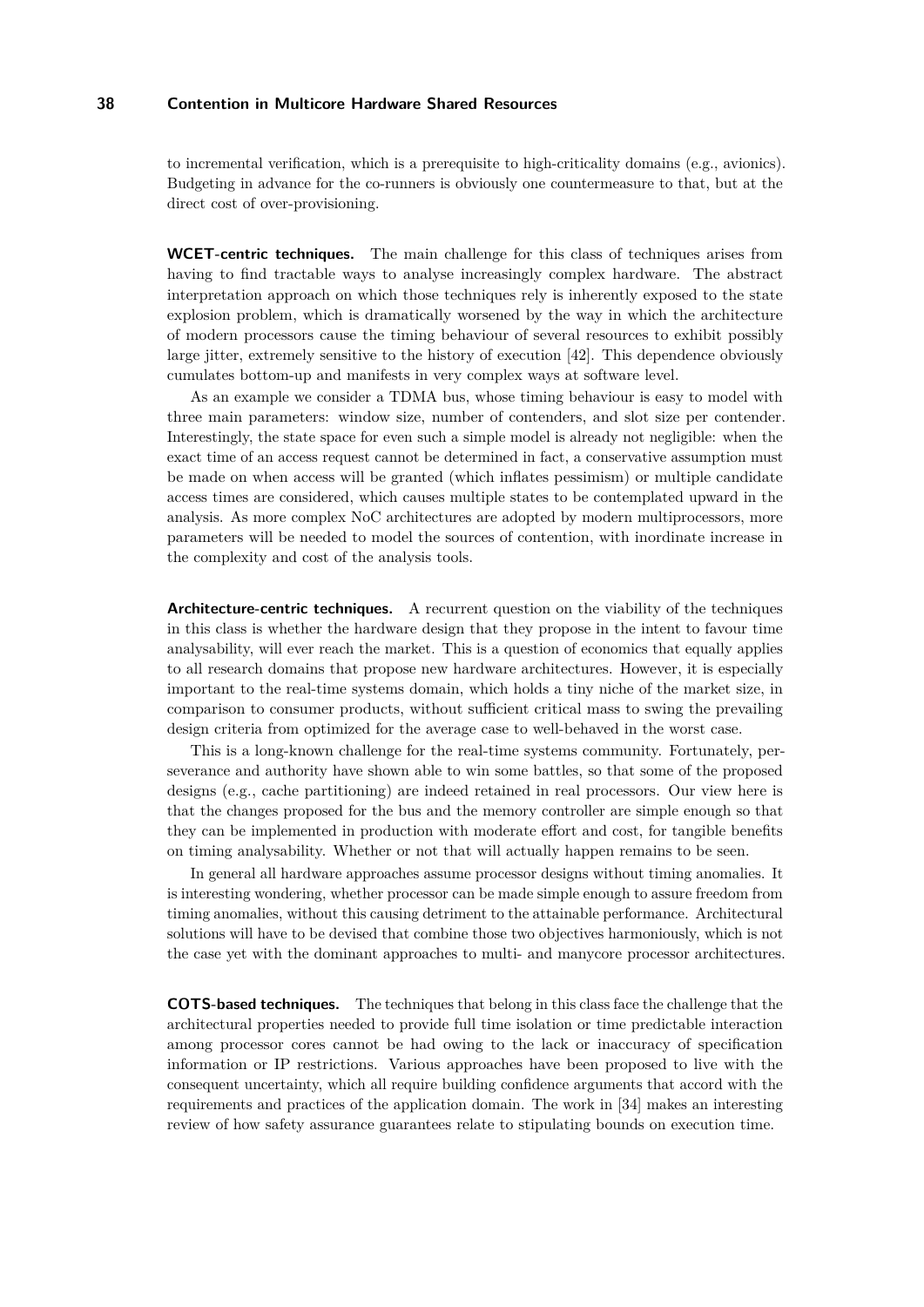# <span id="page-8-0"></span>**4 Other aspects of interest**

In this section we briefly touch upon two other aspects that, for different reasons, are tangent to questions addressed in this paper. One aspect, parallel programming, intrinsically enabled and called for by multicore processors, presents a novel, emerging challenge to bounding contention effects. The other aspect, with interesting potential and important ramifications, stems from shifting the angle of attack to the timing analysis problem, from finding a single value, the smallest possible computable upper bound, for all possible executions of a software program, to determining a probability function whose tail can be cut at the exceedance threshold of interest to the system.

**Parallel applications.** Communication of data in message-passing and synchronisations in shared-memory programming induce delays that must be accounted for in execution times. The focus is on deriving the WCET of the longest thread.

Two kinds of synchronization exist. (1) Mutual exclusion is very similar to accessing a hardware shared resource that can serve a single thread at a time. Computing the worst-case stall time of a thread at a critical section is analogous (when threads are served in a FIFO order) to computing the worst-case delay to a round-robin bus [\[15\]](#page-10-22). Stall times can then be integrated to instruction-level timing analysis. Another approach is to use timed automata and a model checker, as in [\[6\]](#page-9-8). In [\[7\]](#page-9-12), a shared-memory parallel programming language is introduced and a fix-point analysis is able to identify all the possible thread interleavings at critical sections. (2)Progress synchronisation includes barriers as well as condition signalling and blocking message passing. Collective synchronisations (barriers), where all threads meet, are easier to consider since the goal is to compute the WCET of the longest thread, i.e. the last one to reach the barrier [\[15\]](#page-10-22). For point-to-point synchronisations (condition signalling or message passing) however, stall times depend on the respective progress of the threads. In [\[40\]](#page-10-23), parallel applications where threads communicate through message passing are considered. A joint analysis is proposed, where the analysis of worst-case communication times is integrated into the analysis of the global WCET. The approach consists in merging the control flow graphs of parallel threads, then adding edges to model the synchronisations (dependencies) related to sending/receiving messages.

Some system-centric approaches have been extended to parallel fork-join applications and decide altogether the allocation of threads' memory in caches, the scheduling of threads' accesses to the shared bus and the scheduling of the threads themselves to the cores [\[2\]](#page-9-13).

**The probabilistic approach.** Timing analysis techniques can be broken down into *deterministic*, which produce a single WCET estimate, and *probabilistic* that produce multiple WCET estimates with associated exceedance probabilities. It is noted that our discussion above has focused on standard (deterministic) timing analysis techniques. While both deterministic and probabilistic approaches try to reach time predictability, the former do so by advocating for hardware and software designs that are deterministic in their execution time, while the latter advocates for hardware and software designs that have a randomized timing behaviour, to produce WCET estimates that can be exceeded with a given *probability*.

The probabilistic approach deals with contention by means of time-randomised bus arbitration policies [\[16\]](#page-10-24) as an alternative to deterministic policies such as round robin. Similarly, in [\[24\]](#page-10-25) it is proposed a time-randomised shared cache for which impact of contention among co-running tasks can be determined. The main feature of this cache is that it does not split the cache, either into ways or sets, to prevent the interaction among co-running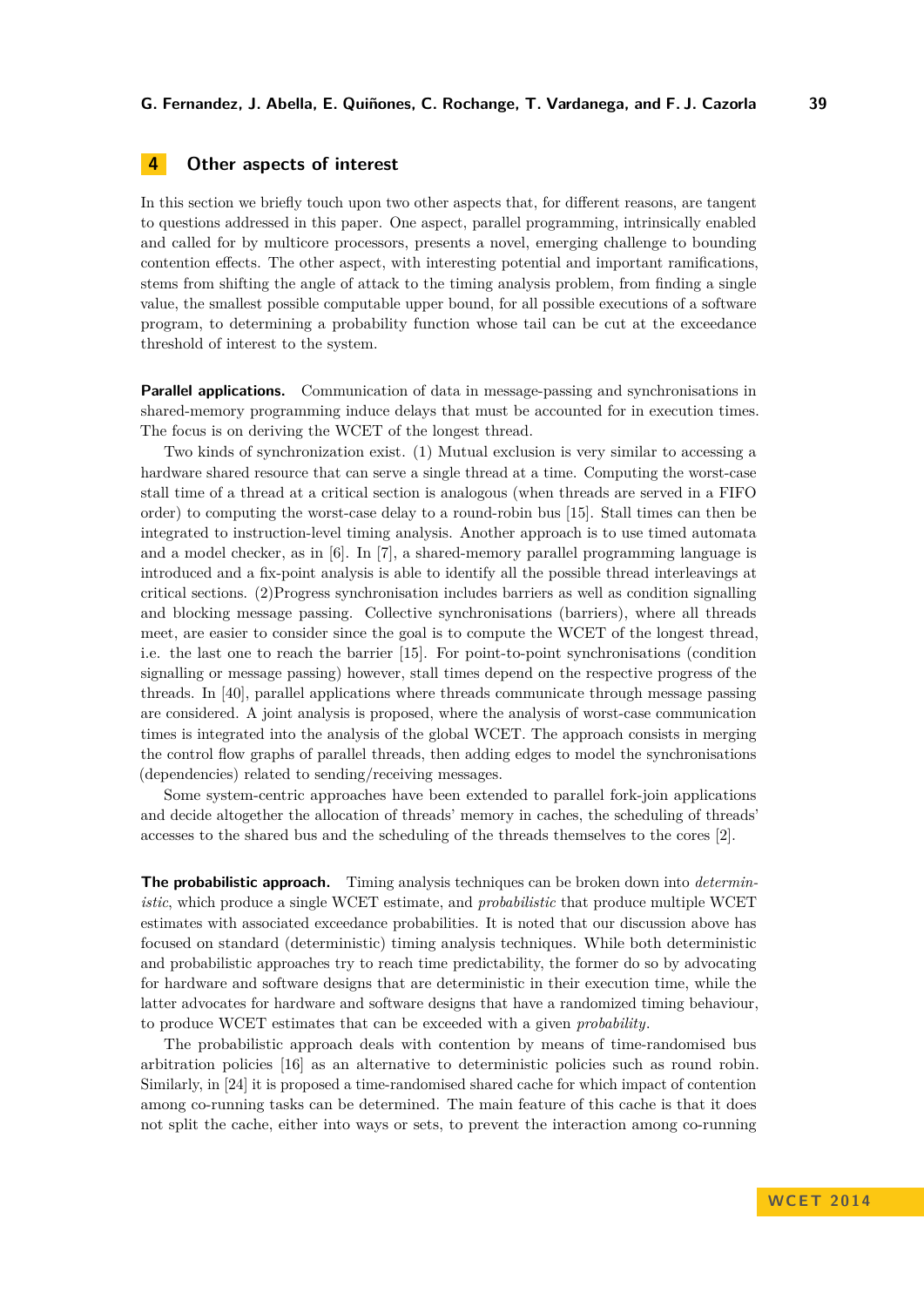tasks. Instead, it controls how often tasks evict data from cache as a way to bound the impact of contention on tasks' WCET estimates.

## **5 Conclusions**

A wealth of relevant literature addresses the problem of finding a bound on the timing effect of contention on access to hardware shared resources in modern multicore processors. The industrial practitioner, and the researcher alike, who approach that body of knowledge without a preconceived solution in mind, may have serious difficulties in seeing the "big picture" of what options are possible and at what consequences. This paper sketches an initial taxonomy of the principal approaches that appear in the state of the art, and discusses gaps and overlaps among them.

**Acknowledgements.** The research leading to this work has received funding from: COST Action IC1202, Timing Analysis On Code-Level (TACLe); and the parMERASA and PROX-IMA grant agreements (respectively no. 287519 and 611085 from the Seventh Framework Programme [FP7/2007-2013]). This work has also been partially supported by the Spanish Ministry of Science and Innovation under grant TIN2012-34557 and the HiPEAC Network of Excellence.

#### **References**

- <span id="page-9-10"></span>**1** B. Akesson et al. Predator: a predictable SDRAM memory controller. In *CODES+ISSS*, 2007.
- <span id="page-9-13"></span>**2** A. Alhammad and R. Pellizzoni. Time-predictable execution of multithreaded applications on multicore systems. In *DATE*, 2014.
- <span id="page-9-5"></span>**3** P. Crowley and J.-L. Baer. Worst-case execution time estimation for hardware-assisted multithreaded processors. In *HPCA-9 Workshop on Network Processors*, 2003.
- <span id="page-9-2"></span>**4** D. Dasari and V. Nelis. An analysis of the impact of bus contention on the WCET in multicores. In *HPCC-ICESS*, 2012.
- <span id="page-9-3"></span>**5** R. Davis and A. Burns. A survey of hard real-time scheduling for multiprocessor systems. *ACM Comput. Surv.*, 43(4), 2011.
- <span id="page-9-8"></span>**6** A. Gustavsson et al. Towards WCET analysis of multicore architectures using UPPAAL. In *Workshop on WCET Analysis*, 2010.
- <span id="page-9-12"></span>**7** A. Gustavsson et al. Toward static timing analysis of parallel software. In *Workshop on WCET Analysis*, 2012.
- <span id="page-9-9"></span>**8** A. Hansson et al. Compsoc: A template for composable and predictable multi-processor system on chips. *TODAES*, 2009.
- <span id="page-9-0"></span>**9** A. Schranzhofer et al. Timing analysis for TDMA arbitration in resource sharing systems. In *RTAS*, 2010.
- <span id="page-9-1"></span>**10** A. Schranzhofer et al. Timing analysis for resource access interference on adaptive resource arbiters. In *RTAS*, 2011.
- <span id="page-9-7"></span>**11** B. Lesage et al. Shared data caches conflicts reduction for wcet computation in multi-core architectures. In *RTNS*, 2010.
- <span id="page-9-4"></span>**12** B. Ward et al. Making shared caches more predictable on multicore platforms. In *ECRTS*, 2013.
- <span id="page-9-11"></span>**13** D. Dasari et al. Identifying the sources of unpredictability in COTS-based multicore systems. In *SIES*, 2013.
- <span id="page-9-6"></span>**14** D. Hardy et al. Using bypass to tighten wcet estimates for multi-core processors with shared instruction caches. In *RTSS*, 2009.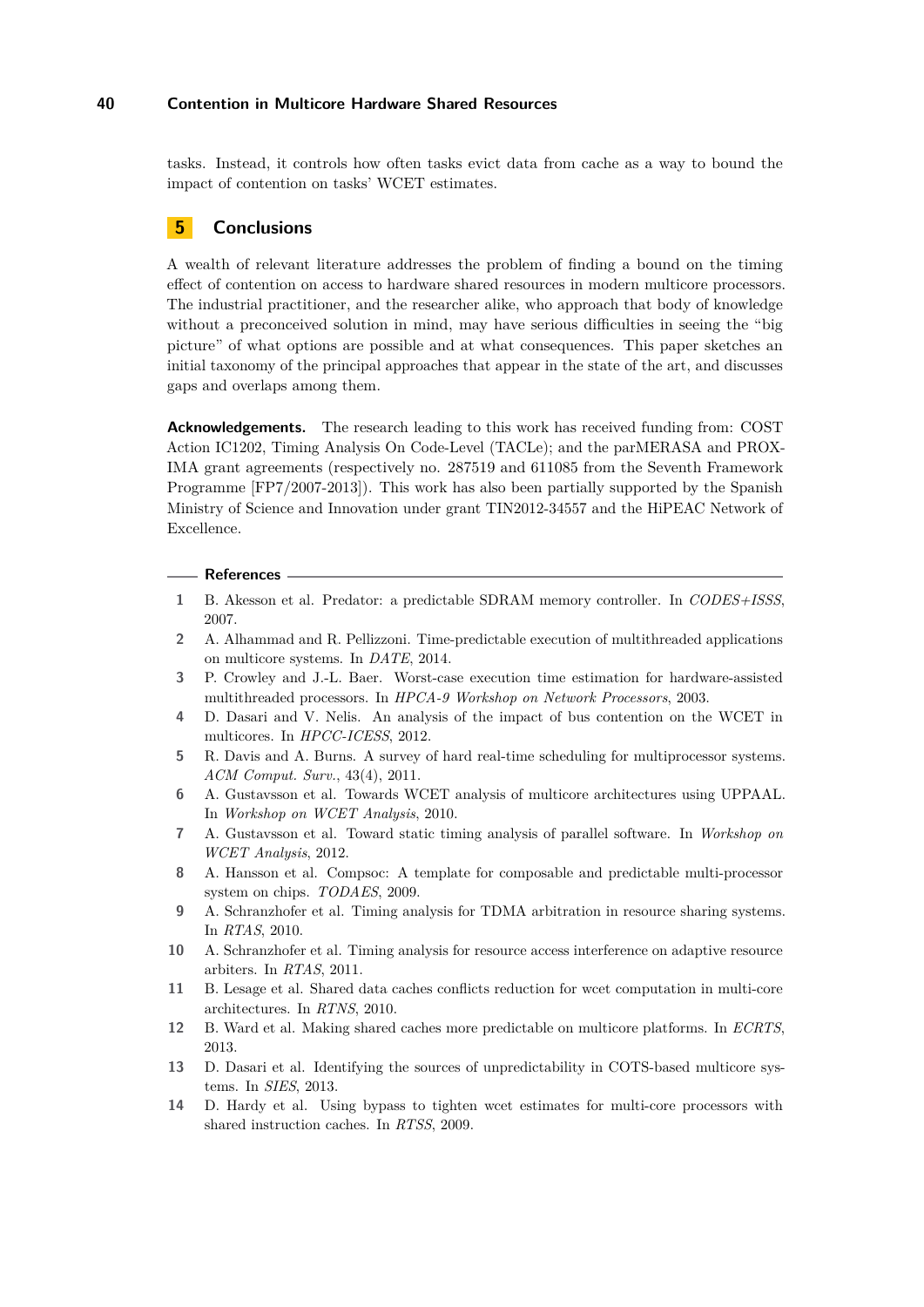- <span id="page-10-22"></span>**15** H. Ozaktas et al. Automatic wcet analysis of real-time parallel applications. In *Workshop on WCET Analysis*, 2013.
- <span id="page-10-24"></span>**16** J. Jalle et al. Bus designs for time-probabilistic multicore processors. In *DATE*, 2014.
- <span id="page-10-19"></span>**17** M. Fernández et al. Assessing the suitability of the NGMP multi-core processor in the space domain. In *EMSOFT*, 2012.
- <span id="page-10-8"></span>**18** M.-K. Yoon et al. Optimizing tunable WCET with shared resource allocation and arbitration in hard real-time multicore systems. *RTSS*, 2011.
- <span id="page-10-6"></span>**19** M. Lv et al. Combining abstract interpretation with model checking for timing analysis of multicore software. In *RTSS 2010*, 2010.
- <span id="page-10-15"></span>**20** M. Panić et al. On-chip ring network designs for hard-real time systems. In *RTNS*, 2013.
- <span id="page-10-16"></span>**21** M. Paolieri et al. *An Analyzable Memory Controller for Hard Real-Time CMPs .* Embedded System Letters (ESL), 2009.
- <span id="page-10-13"></span>**22** M. Paolieri et al. Hardware support for WCET analysis of hard real-time multicore systems. In *ISCA*, 2009.
- <span id="page-10-4"></span>**23** M. Paolieri et al. IA3: An interference aware allocation algorithm for multicore hard real-time systems. In *RTAS '11*, 2011.
- <span id="page-10-25"></span>**24** M. Slijepcevic et al. Time-analysable non-partitioned shared caches for real-time multicore systems. In *DAC*, 2014.
- <span id="page-10-17"></span>**25** P. Radojković et al. On the evaluation of the impact of shared resources in multithreaded cots processors in time-critical environments. *ACM TACO*, 2012.
- <span id="page-10-9"></span>**26** R. Bourgade et al. Predictable two-level bus arbitration for heterogeneous task sets. In *ARCS*, 2013.
- <span id="page-10-20"></span>**27** R. Wilhelm et al. Designing predictable multicore architectures for avionics and automotive systems. In *Workshop on Reconciling Performance with Predictability (RePP)*, 2009.
- <span id="page-10-2"></span>**28** S. Hahn et al. Towards compositionality in execution time analysis–definition and challenges. In *Workshop on Compositional Theory and Technology for Real-Time Embedded Systems*, 2013.
- <span id="page-10-0"></span>**29** S. Schliecker et al. Bounding the shared resource load for the performance analysis of multiprocessor systems. In *DATE*, 2010.
- <span id="page-10-1"></span>**30** T. Kelter et al. Evaluation of resource arbitration methods for multi-core real-time systems. In *Workshop on WCET Analysis*, 2013.
- <span id="page-10-7"></span>**31** T. Kelter et al. Static analysis of multi-core TDMA resource arbitration delays. *Real-Time Systems*, 2013.
- <span id="page-10-3"></span>**32** X. Zhang et al. Towards practical page coloring-based multicore cache management. In *EuroSys*, 2009.
- <span id="page-10-5"></span>**33** Yan Li et al. Timing analysis of concurrent programs running on shared cache multi-cores. In *RTSS*, 2009.
- <span id="page-10-21"></span>**34** P. Graydon and I. Bate. Safety assurance driven problem formulation for mixed-criticality scheduling. In *Workshop on Mixed-Criticality Systems*, 2013.
- <span id="page-10-14"></span>**35** J. Jalle et al. Deconstructing bus access control policies for real-time multicores. In *SIES*, 2013.
- <span id="page-10-10"></span>**36** H. Kopetz and G. Bauer. The time-triggered architecture. *Proc. of the IEEE*, 91(1), Jan 2003.
- <span id="page-10-11"></span>**37** I. Liu et al. A PRET architecture supporting concurrent programs with composable timing properties. In *44th ACSSC*, 2010.
- <span id="page-10-12"></span>**38** MERASA. *EU-FP7 Project: www.merasa.org*.
- <span id="page-10-18"></span>**39** J. Nowotsch and M. Paulitsch. Leveraging multi-core computing architectures in avionics. In *EDCC*, 2012.
- <span id="page-10-23"></span>**40** D. Potop-Butucaru and I. Puaut. Integrated Worst-Case Execution Time Estimation of Multicore Applications. In *Workshop on WCET Analysis*, 2013.